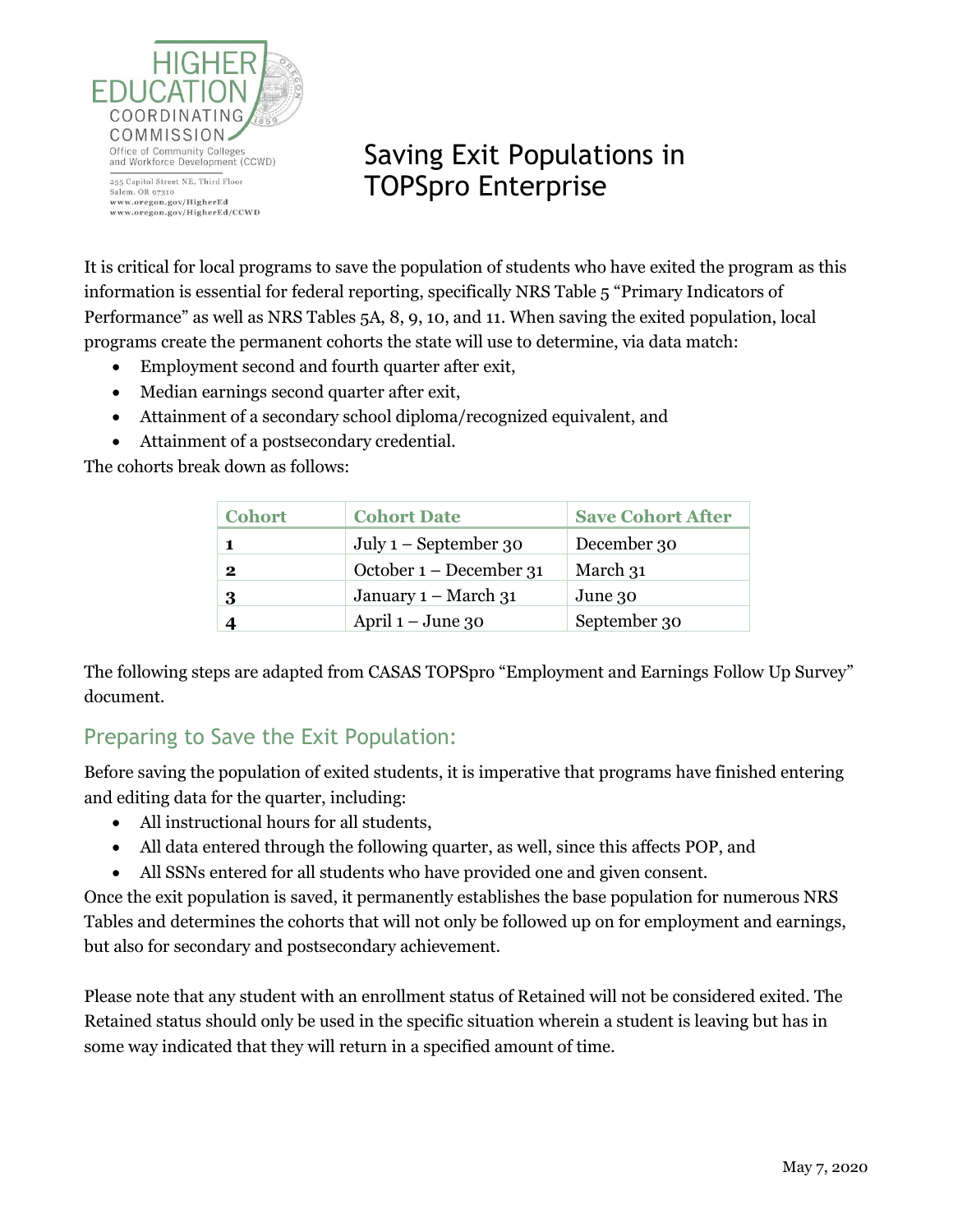The NRS Core Performance Wizard can only be run by the TOPSpro Data Manager. The Data Manager, however, can assign others to have this ability. Refer to the Tips section below or contact CASAS Tech Support for assistance.

## Generating and Saving the NRS Core Performance Student Population:

- 1. Open TE Client and login as the Data Manager (the Data Manager is the only user with authorization to save the exit population).
- 2. From the Main Menu, navigate to Tools and select NRS Core PerformanceWizard.
- 3. From the Program Year dropdown menu, select the current program year and clickNext.
- 4. Select the appropriate quarter (e.g. first, second, etc.) and click next.
- 5. Wait until the report is generated and a list of students is displayed. Click the Next button to continue with the wizard.
- 6. Click the Finish button in the last screen to save the list of students that need to be followed up. Two confirmation popup windows will inform that once the list is generated by clicking Finish, the wizard cannot be run the wizard for this quarter.
- 7. The list is generated and saved. Click Exit to close the wizard. Note: No need to export the file as this is only needed in special situations related to data match.
- 8. It's possible to have no students who exit in the first quarter. If this is the case, the wizard will indicate there are no matching criteria.

## Tips:

1. After the population has been saved, it can be viewed in the Records NRS Core Performance Students lister. Click the Filter dropdown for various default filters.



- 2. The Data Manager can assign rights for saving exited populations to another user:
	- a. Navigate to Organization Users or Organization Access Groups (it is recommended to manage rights via access groups instead of individual users).
	- b. Locate the desired User or Access Group and click to edit it.
	- c. Edit the Menu Rights section.
	- d. Under Organization, check Survey Administrations.